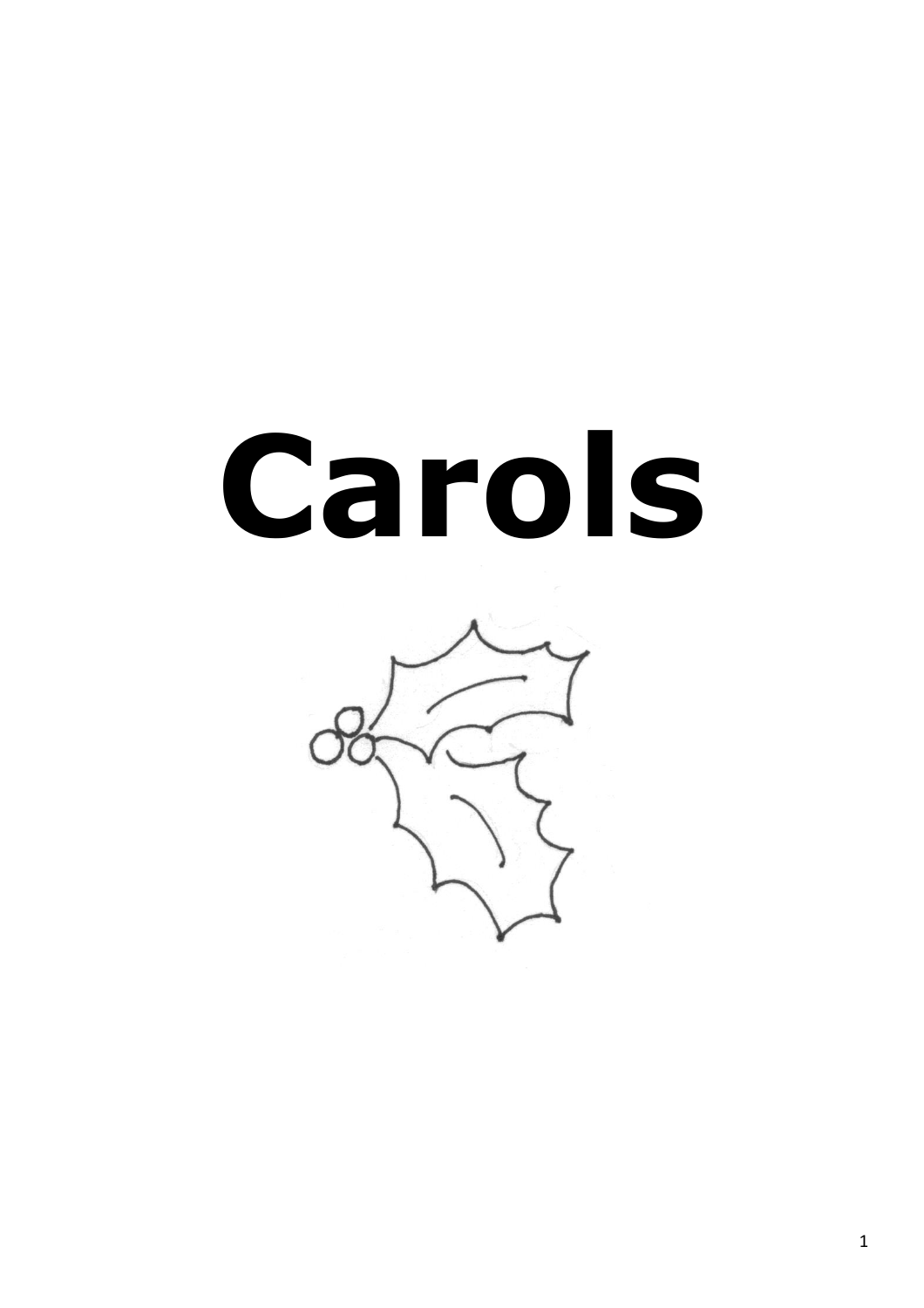### **Once in royal David's city**

Stood a lowly cattle shed. Where a mother laid her baby In a manger for His bed. Mary was that mother mild, Jesus Christ her little child.

He came down to earth from heaven, Who is God and Lord of all. And His shelter was a stable, And His cradle was a stall. With the poor, and mean and lowly Lived on earth our Saviour holy.

And our eyes at last shall see Him Through His own redeeming love. For that child, so dear and gentle, Is our Lord in heaven above. And He leads His children on To the place where He is gone.

Not in that poor, lowly stable With the oxen standing by. We shall see Him, but in heaven, Set as God's right hand on high. When like stars His children crowned, All in white shall wait around.

**Little Donkey, little donkey**, on the dusty road, Got to keep on plodding onwards with your precious load. Been a long time, little donkey, through the winter's night, Don't give up now, little donkey, Bethlehem's in sight. Ring out those bells tonight, Bethlehem, Bethlehem, Follow that star tonight, Bethlehem, Bethlehem, Little donkey, little donkey, had a heavy day, Little donkey, carry Mary, safely on her way, (last time) Little donkey, carry Mary safely on her way.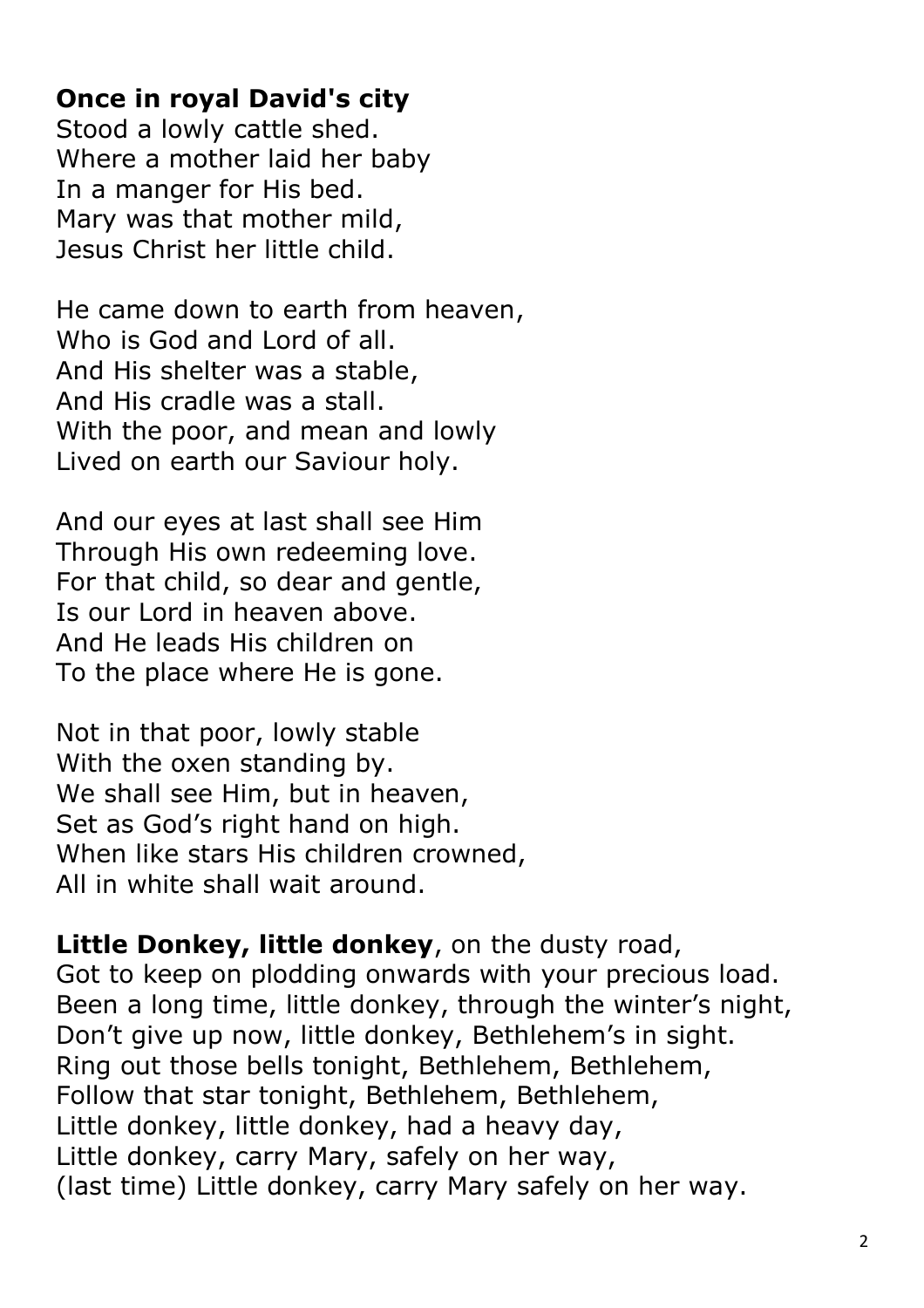**O Little town of Bethlehem**, how still we see thee lie Above the deep and dreamless sleep the silent stars go by. Yet in the dark streets shineth the everlasting light; The hopes and fears of all the years are met in thee tonight.

How silently, how silently, the wondrous gift is given. So God imparts to humans hearts the blessings of His heaven. No ear may hear His coming, but in this world of sin. Where meek souls will receive Him, the dear Christ enters in.

O holy child of Bethlehem descend to us we pray Cast out our sin and enter in, be born in us today. We hear the Christmas angels the great glad tiding tell O come to us, abide with us, Our Lord Emmanuel.

**Away in a manager** no crib for a bed, The little Lord Jesus laid down His sweet head. The stars in the bright sky looked down where He lay, The little Lord Jesus asleep on the hay.

The cattle are lowing the baby awakes, But little Lord Jesus no crying He makes. I love Thee, Lord Jesus, look down from the sky And stay by my side until morning is nigh.

Be near me, Lord Jesus, I ask Thee to stay Close by me forever, and love me, I pray, Bless all the dear children in Thy tender care, And fit us for heaven to love with Thee there.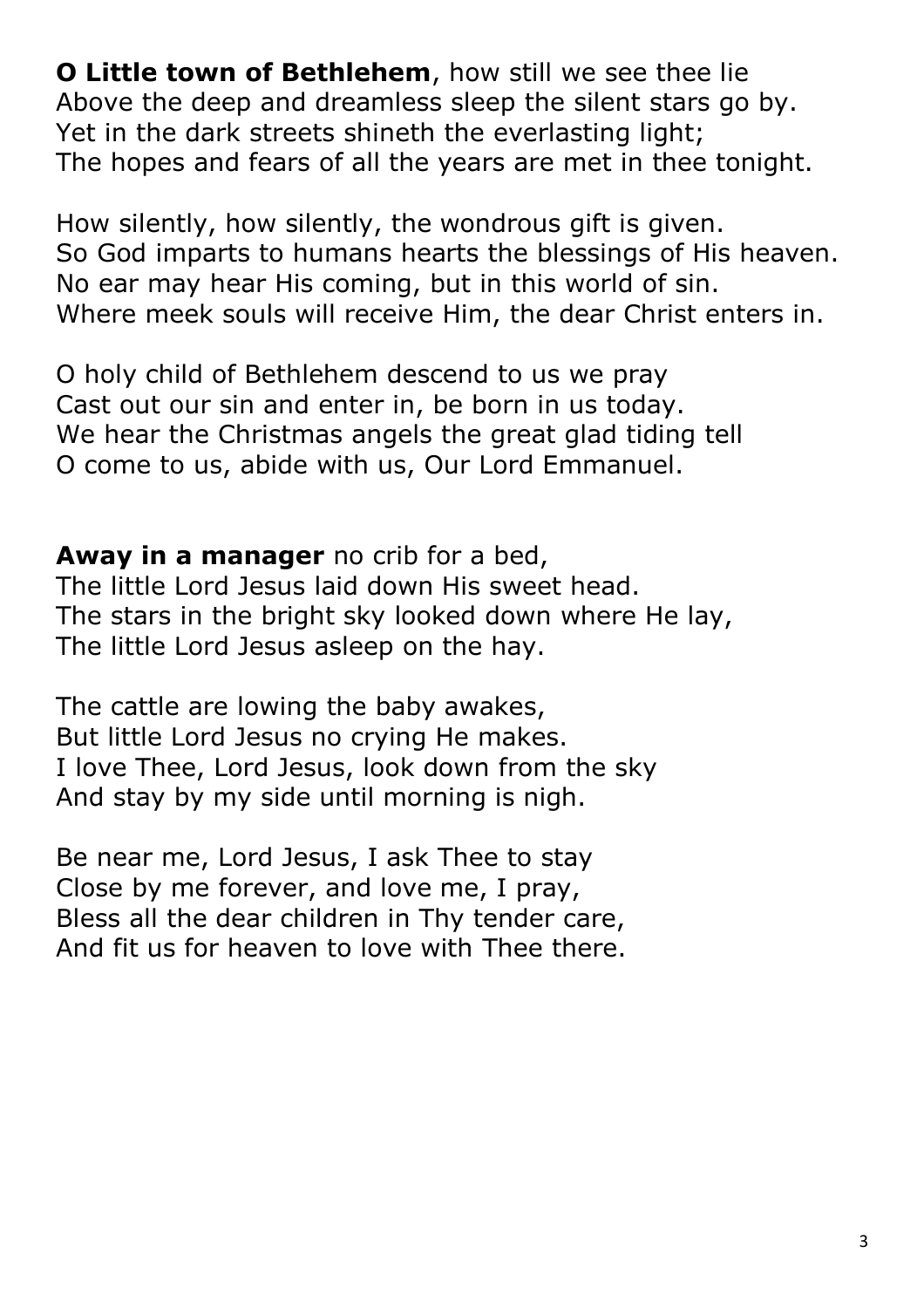**Silent night, holy night**, all is calm, all is bright, Round yon virgin, mother and child, Holy infant so tender and mild, Sleep in heavenly peace, sleep in heavenly peace.

Silent night, holy night, shepherds quake at the sight, Glories stream from heaven afar, Heavenly hosts sing alleluia! Christ the Saviour is born, Christ the Saviour is born.

Silent night, holy night, Son of God love's pure light, Radiant beams from thy Holy face, with the dawn of redeeming grace, Jesus Lord at thy birth, Jesus Lord at thy birth.

#### **Hark the herald angels sing**

Glory to the new –born King. Peace on earth and mercy mile, God and sinners reconciled. Joyful, all ye nations, rise, Join the triumph of the skies, With the angelic host proclaim, Christ is born in Bethlehem. *Hark the herald angels sing Glory to the new-born King.*

Hail the heaven born Prince of Peace! Hail the Sun of Righteousness! Light and life to all He brings, Risen with healing in His wings. Mild He lays His glory by, Born that man no more may die, Born to raise the sons of earth, Born to give them second birth. *Chorus*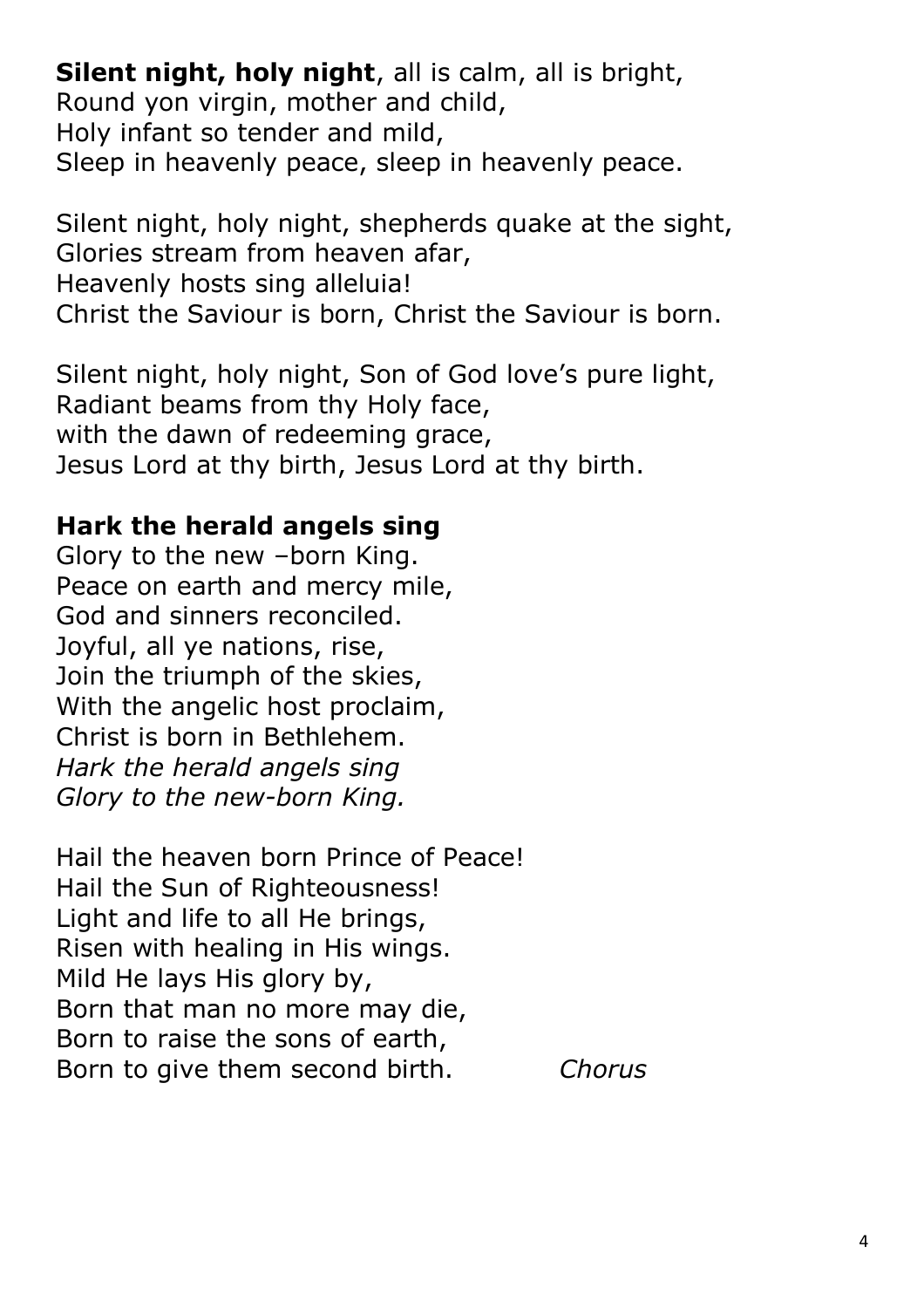**We three kings of orient are**, bearing gifts we traverse afar. Field and fountain, moor and mountain Following yonder star. *chorus O, Star of wonder, start of light, star with royal beauty bright Westward leading still proceeding, guide us to thy perfect light.* Melchior Born a king in Bethlehem's plain, Gold I bring to crown Him again King forever, ceasing never, over us all to reign. *Chorus* Caspar Frankincense to offer have I, Incense owns a Deity nigh. Prayer and praising, all men raising, Worship Him, God most high. *Chorus* Balthazar Myrrh is mine, its bitter perfume, breaths a life of gathering gloom. Sorrowing, sighing, bleeding, dying, Sealed in a stone-cold tomb. *Chorus* Glorious now behold him arise, King and God and sacrifice. Alleluia, Alleluia, Earth to heaven replies *Chorus* **Jingle bells, jingle bells**, jingle all the way. Oh! What fun it is to ride in a one-horse open sleigh. Dashing through the snow in a one-horse open sleigh, O'er the fields we go, laughing all the way. Bells on bobtail ring, making spirits bright, What fun it is to ride and sing a sleighing song tonight.... **O Come all ye faithful**, joyful and triumphant O come ye, O come ye to Bethlehem,

Come and behold Him born the King of Angels: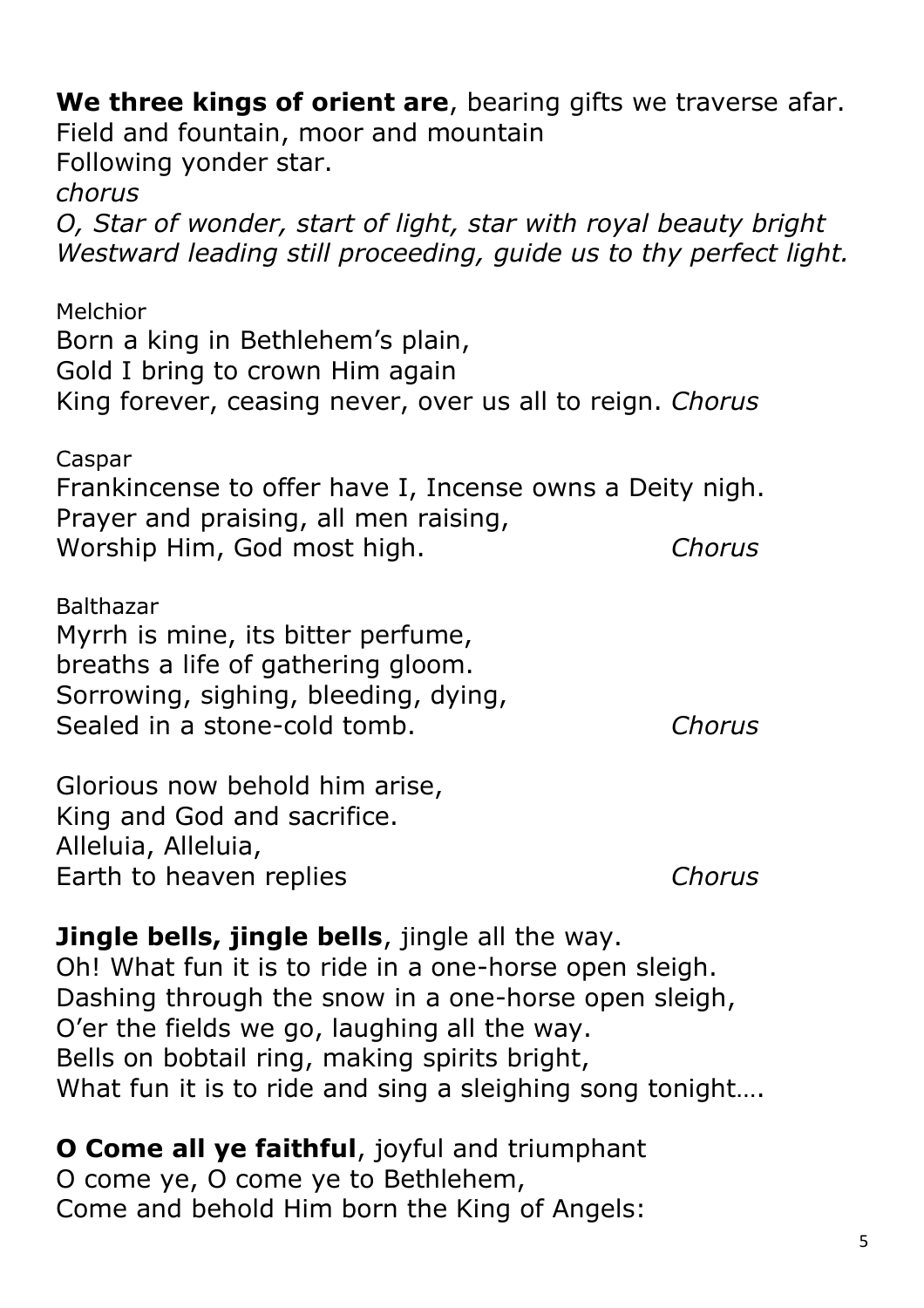*O come let us adore Him, O come let us adore Him, O come let us adore Him, Christ the Lord.*

God of Gods, Light of Light, Lo, He abhors not the virgin's womb Very God created not begotten.

*Chorus*

Sing choirs of angels, sing in exultation, Sing all ye citizens of heaven above. Glory to God in the highest. *Chorus*

#### **We wish you a merry Christmas**

We wish you a merry Christmas, we wish you a merry Christmas and a happy New Year. Good tidings we bring to you and your kin. We wish you a merry Christmas and a Happy New Year.

Now bring us some figgy pudding…..And bring it out here. For we all like a figgy pudding ……And bring it out here. We won't go until we get some….So bring it out he